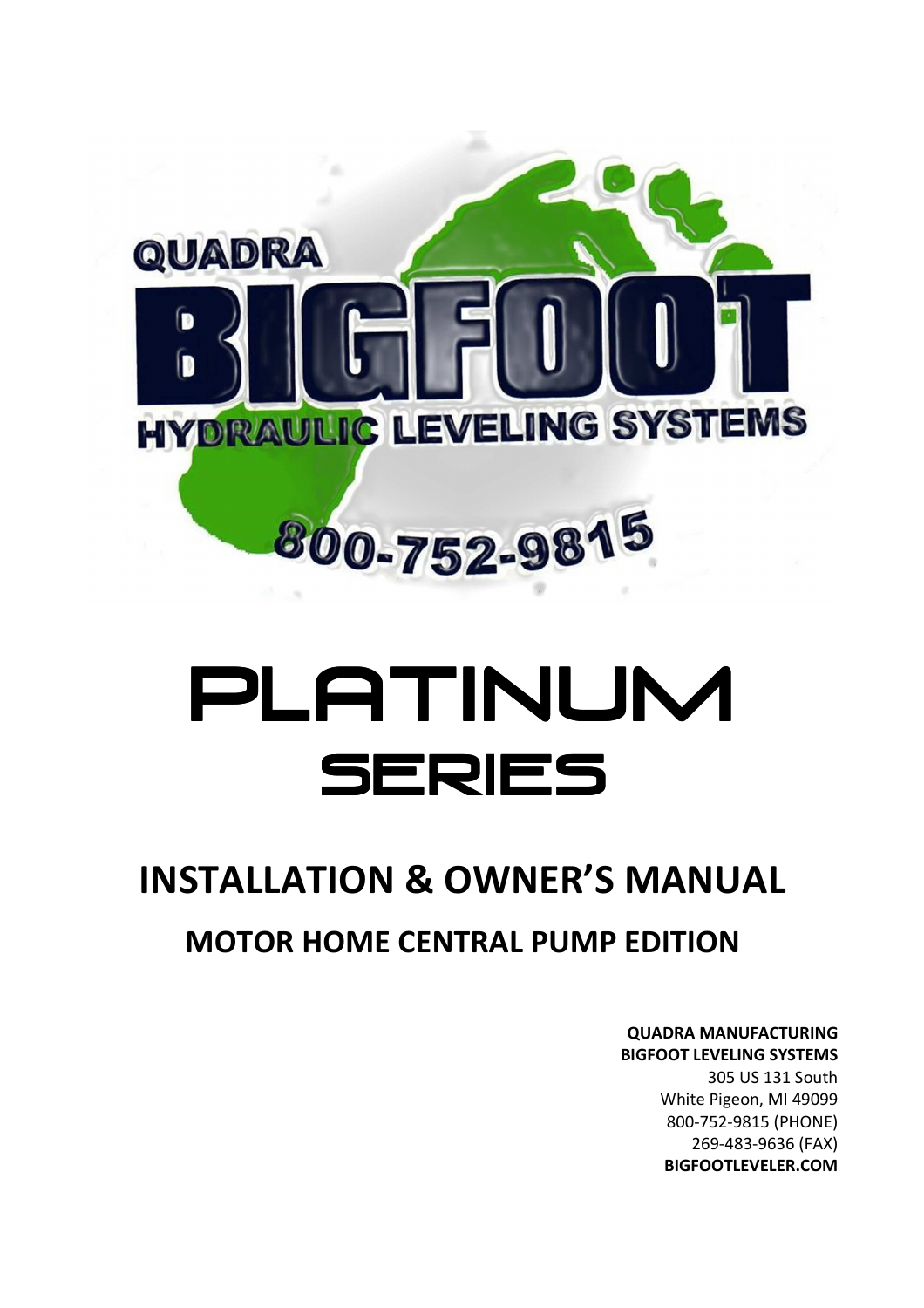# PLATINUM Series

#### **Control Panel Operation…**



#### **Extend System:**

- 1. Press the **Power** Button (Red LED will come on constant).
- 2. Press the **Start** Button (LED will come on until program is finished, pressing any button during operation will cancel program, Vehicle Ignition must be OFF).
- 3. Vehicle is now stabilized, *if* additional adjustments are desired:
	- 1. Press **Extend** (now in "Extend Mode" LED will come on).
	- 2. Press & Hold the Adjustment Button for the designated corner(s) of the vehicle that is low or high. *(Ex. Right or Curb side is low, press & hold RIGHT FRONT & RIGHT REAR until level).*
- 4. **Power** Off (will automatically shut off after 10 minutes of no activity).

#### **Retract System:**

- 1. Press the **Power** Button (Red LED will come on).
- 2. Press & Hold the **Retract All** Button until the green **"All Up"** light comes on constant (This process will take up to 60 seconds. After 60 seconds the green light will flash, this means that one or more of the jacks did not fully retract, see troubleshooting)
- 3. Power off & *always do a visual check to verify that all the jacks are fully retracted prior to operating the vehicle.*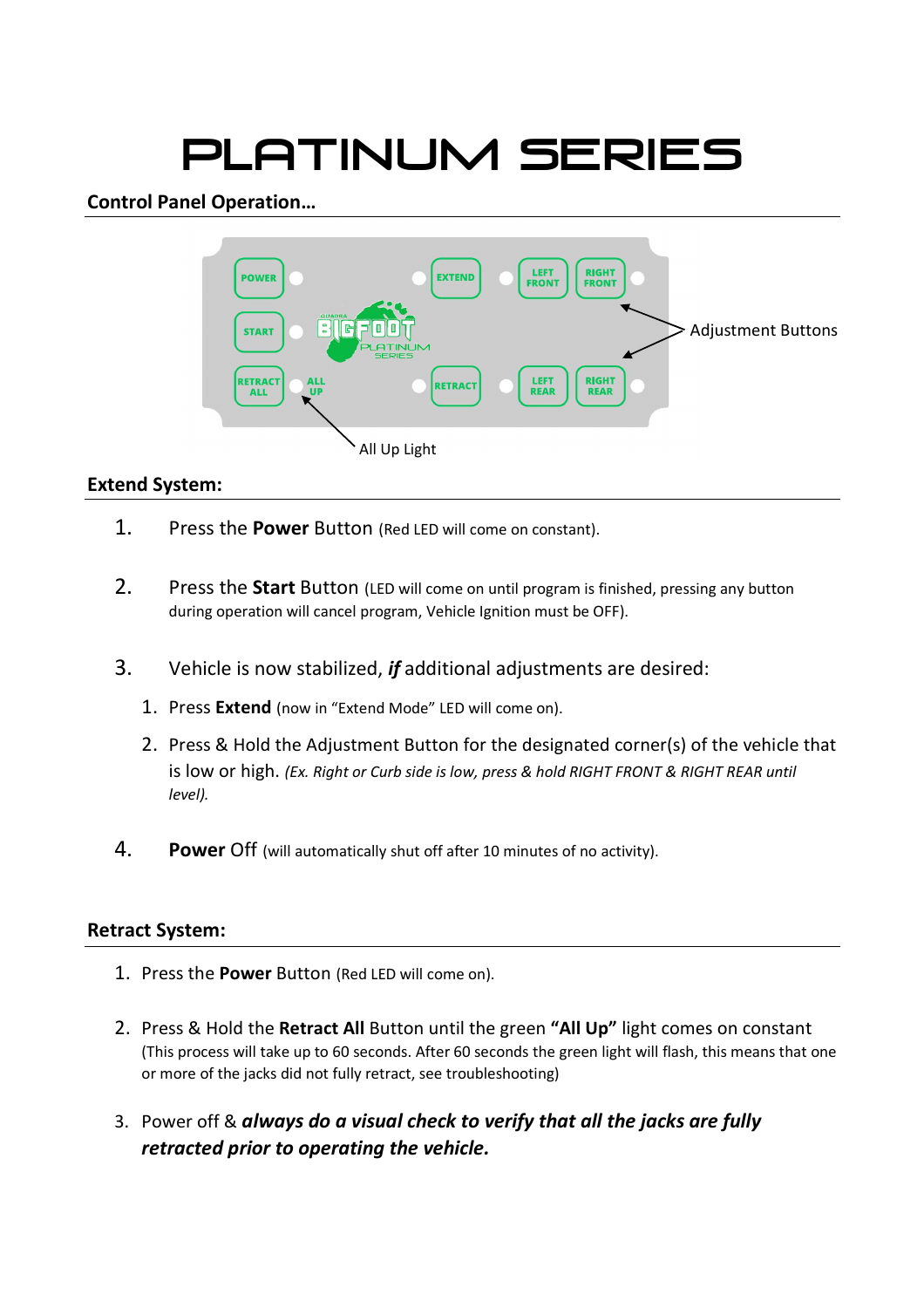#### **Troubleshooting:**

**All up light flashing:** Enter "Retract Mode" by pressing Retract button then press & hold Adjustment buttons, may have to turn off/on again. If that didn't work, could be lack of voltage (house battery) to run pump, or bad limit switch (if all jacks are up).

**Alarm:** Vehicle ignition is on & jacks are down. Press Retract & Adjustment buttons. Also Start program will not run when ignition is on.

**Start program will not run:** Vehicle ignition is on or one or more jacks are already down (no all up light).

Extend & Retract modes **shut off** after 2 minutes of no activity, Adjustment buttons time out after 1 minute.

If **one of the jacks is not extending** in either mode, the designated valve or coil from the tank assembly may need to be replaced, the part number is *#M35008*, this part can be ordered online 24/7 or call 800-752-9815 to speak to a warranty personnel, service technician or to order the part.

If your **ALL UP** light is not coming on or you hear the **buzzing sound from your panel** when the ignition is on, it may be a limit switch on one of the jacks. This could mean that one of your foot pads or limit switch pins are slightly bent, sometimes all you have to do is get a "vacuum cap" for the ¼" diameter pin to help the limit switch mechanism mate and complete the circuit, if this doesn't work you could have a bad limit switch. Or it could be one of the foot pads are loose, remove ¾" nut & retighten with impact wrench.

If the jacks are **hanging too low** to the ground, with the jacks retracted fully, check underneath the coach and check to see if the jack can slide up one row of holes. If this can be done, make sure you raise both rear jacks the same height and tighten each mounting bolt to 70 ft/lbs. If your coach is equipped with an airbag system, just increase air pressure slightly to raise the coach.

If your system is running **"choppy" or sounds rough,** try bleeding the system, instructions for this procedure are in this manual.

**Which type of fluid does the system use?** Automatic Transmission Fluid (ATF): Dexron -III is recommended, but Dexron-II, ATF+4, Mercon, Mercon-V may be used.

If **one of the jacks will not retract,** there may be a broken or crushed limit switch, or severely bent or broken limit switch pin.

**Cylinders make loud "squeaking" noise while operating…** Spray rams with Teflon spray (or dry lubricant).

**Hydraulic Fluid on footpad or on ground around cylinder…** Loose fitting or broken hydraulic line.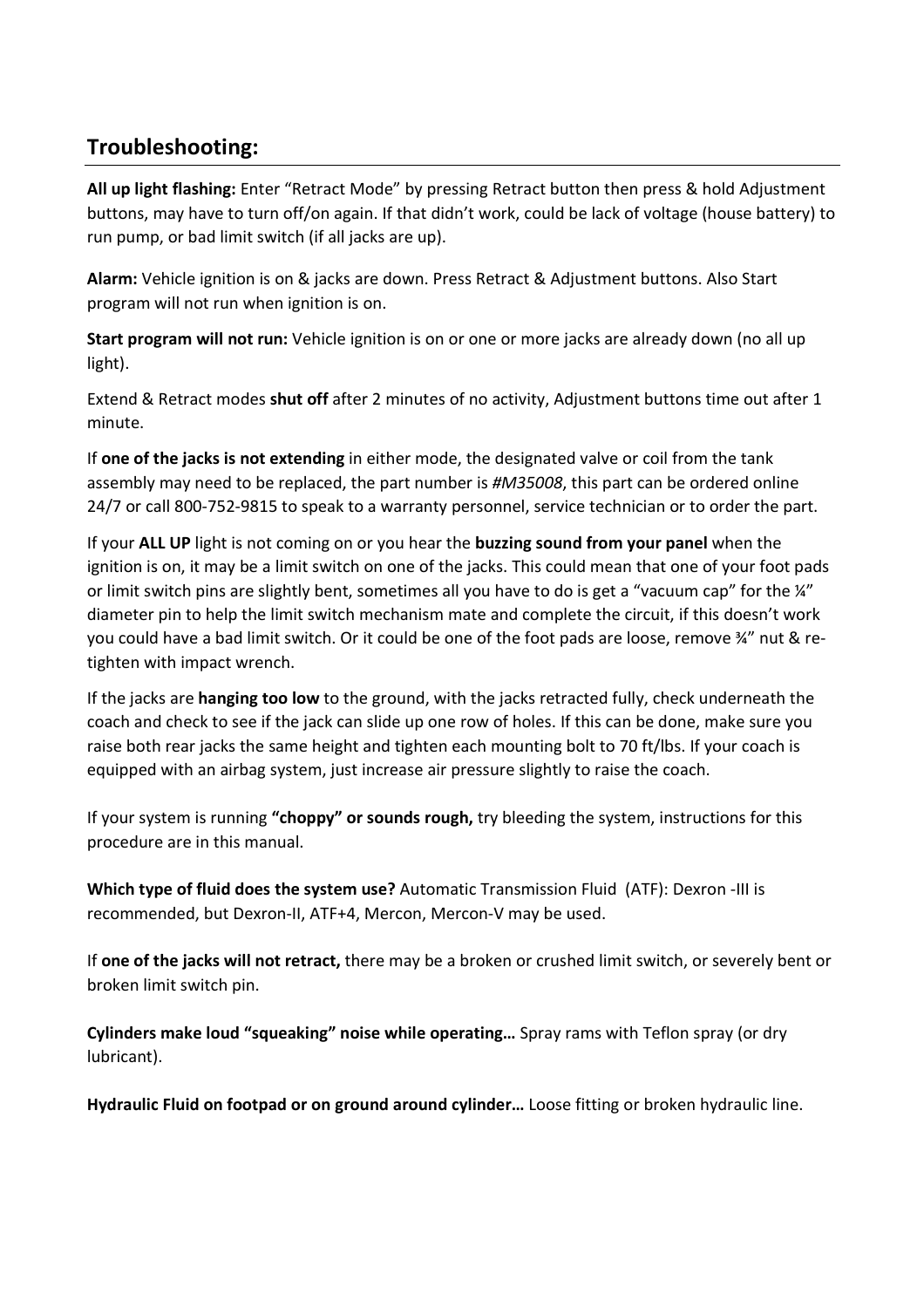### **Detailed 4pt Central Pump Installation Manual**

Set-up for OEM Installation with cylinder weld-on brackets previously attached (welded) to vehicle's frame.

#### **Mounting the Cylinders**

Pre-assemble jack prior to hanging on previously mounted weld-on bracket.

- Attach foot pad with ¾" thin jam nut using a 1 1/16" socket and impact wrench.
- Remove port plugs with 3/16" allen wrench.
- Install supplied JIC elbow fitting to bottom & the JIC straight fitting to the top with 9/16" wrench.
- Install the retract hose with a 5/8" or 9/16" wrench, be careful not to over-tighten.
- **DO NOT** install the extend hose to the top port yet, this will be done later on in installation.
- Place ¼" pin in limit switch barrel then insert threaded limit switch assembly with 7/8" wrench.
- Hang jack using at minimum of four 7/16" x 1.75" grade 8 bolts, hex nuts & lock washers. Prior to tightening, verify jack is straight & level using carpenter's level. Tighten with 5/8" wrench on bolt, 11/16" socket on nut, tighten to 70 ft.-lbs. (See Fig. 1)

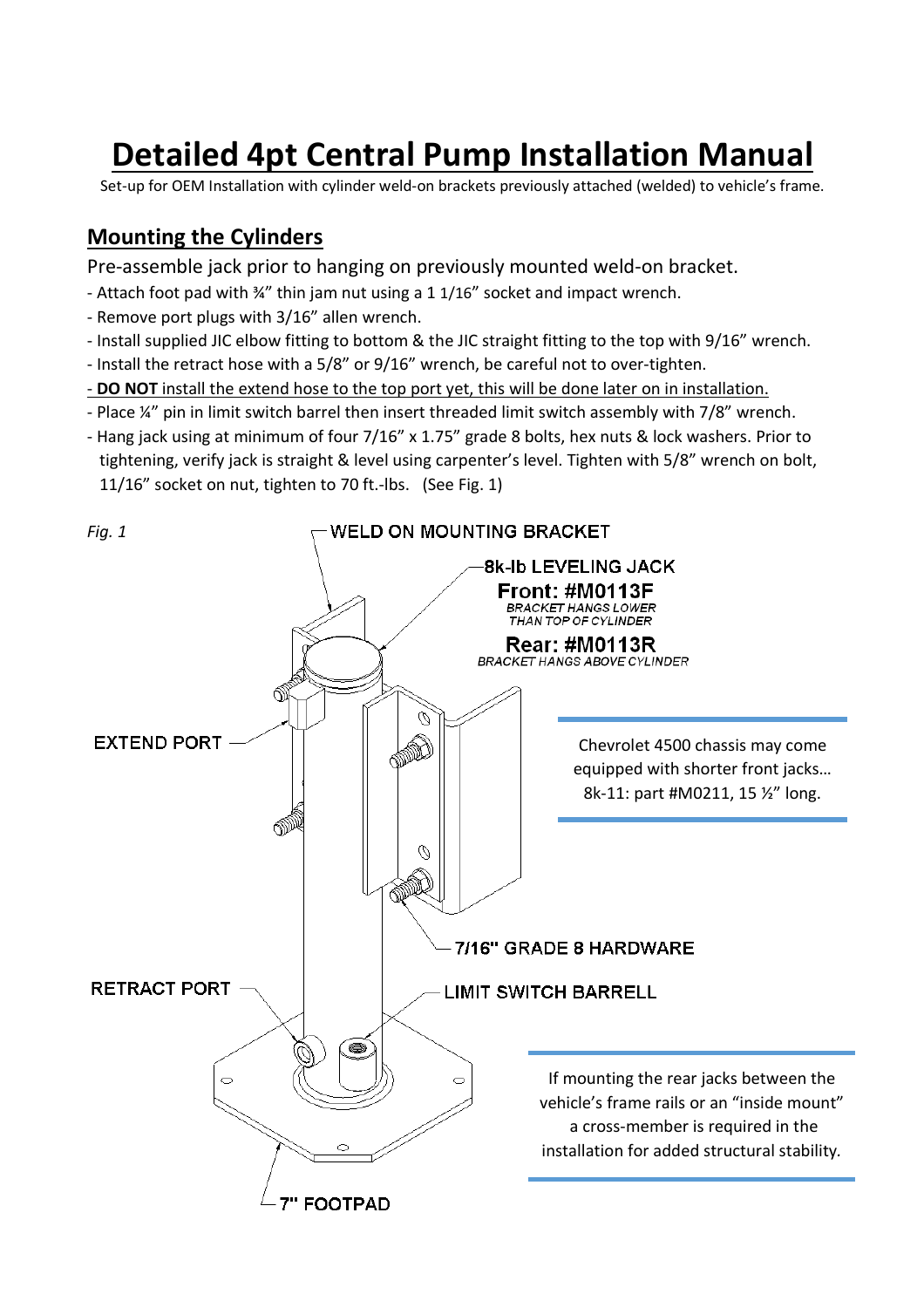#### **Mounting the Central Tank Assembly**

Tank Assembly will be pre-assembled & pre-wired direct from factory.

- Mount the pump using a minimum of two 7/16" bolts, nuts & lock washers.

- Plumbing is shown in Fig. 2 below, use 9/16" wrench and be careful not to under or over-tighten the hydraulic fittings. Sometimes marking the hydraulic lines with tape may make it easier.

- **DO NOT** install the top extend lines to the jacks themselves yet, this will be done later in installation.

- The main wire harness will plug directly into the 14-pin connecter that is pre-wired to the assembly.

- Finally installing the plastic three sided tank cover, this should be done later on in the assembly.

- The tank cover will need to be trimmed to your liking around the hydraulic lines. Fasten the tank cover with at least two self-threading screws, be careful not to puncture the plastic reservoir. *Fig. 2*

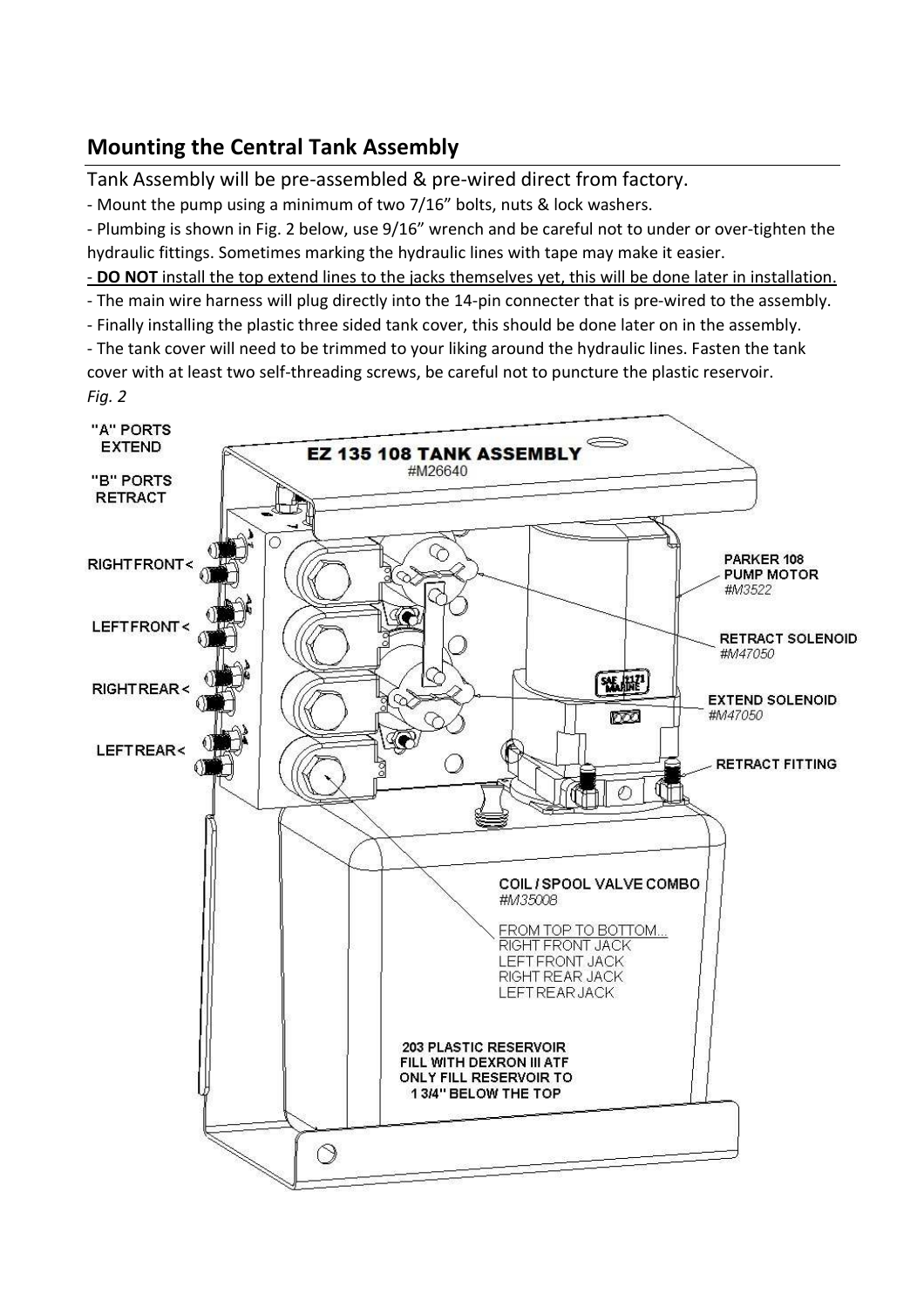#### **Wiring the System**

#### **Running the 14-pin wiring harness.**

- The harness has two ends with plugs; the "panel" end has a 14-pin connector & a 6 pin. This end will need to route to the control panel's location (usually near front of vehicle near driver's seat or in wall of cabinet near service door). The other end will have one 14-pin connector that will plug directly into the tank assembly. The rest of the harness has two wires: Black & Tan, both of these wires plug directly into the Limit Switch that you installed previously onto each jack.

- Attach the wire harness to the frame rail (usually inside of rail with other wiring) with p-clips or zip ties safely routing away from any moving suspension parts or exhaust (complying with RVIA regulations).

Installing the Panel.

- Plug the 14-pin & 6-pin from the harness into the back side. There is a yellow wire coming from the 6-pin that needs to tie into an ignition hot wire from the vehicle. The panel may be mounted on the dash in a safe location or on a panel somewhere on inside the coach, or inside Quadra's plastic box assembly with the harness loosely coiled underneath the driver's seat.

#### **Wiring continued…**

#### **Battery Cable Installation…**

Supplied will be a 4 gauge battery cable that needs to be cut into two pieces.

- The 1<sup>st</sup> to run from the Solenoid power stud (marked BATT+) to the 120 amp breaker AUX stud.

- The 2<sup>nd</sup> to run from the BAT stud on the breaker to the Positive Terminal on the coach's house battery. Hooking up the power should be the final wiring step so make sure this is done after all the other electrical work is done for safety.

- The supplied 80 amp breaker should be securely fastened in the battery box.

#### **Auxiliary Ground Cable:**

This will attach to the solenoid mounting bolts and should be ran to a vehicle ground stud or be attached to bare steel on the vehicle's frame.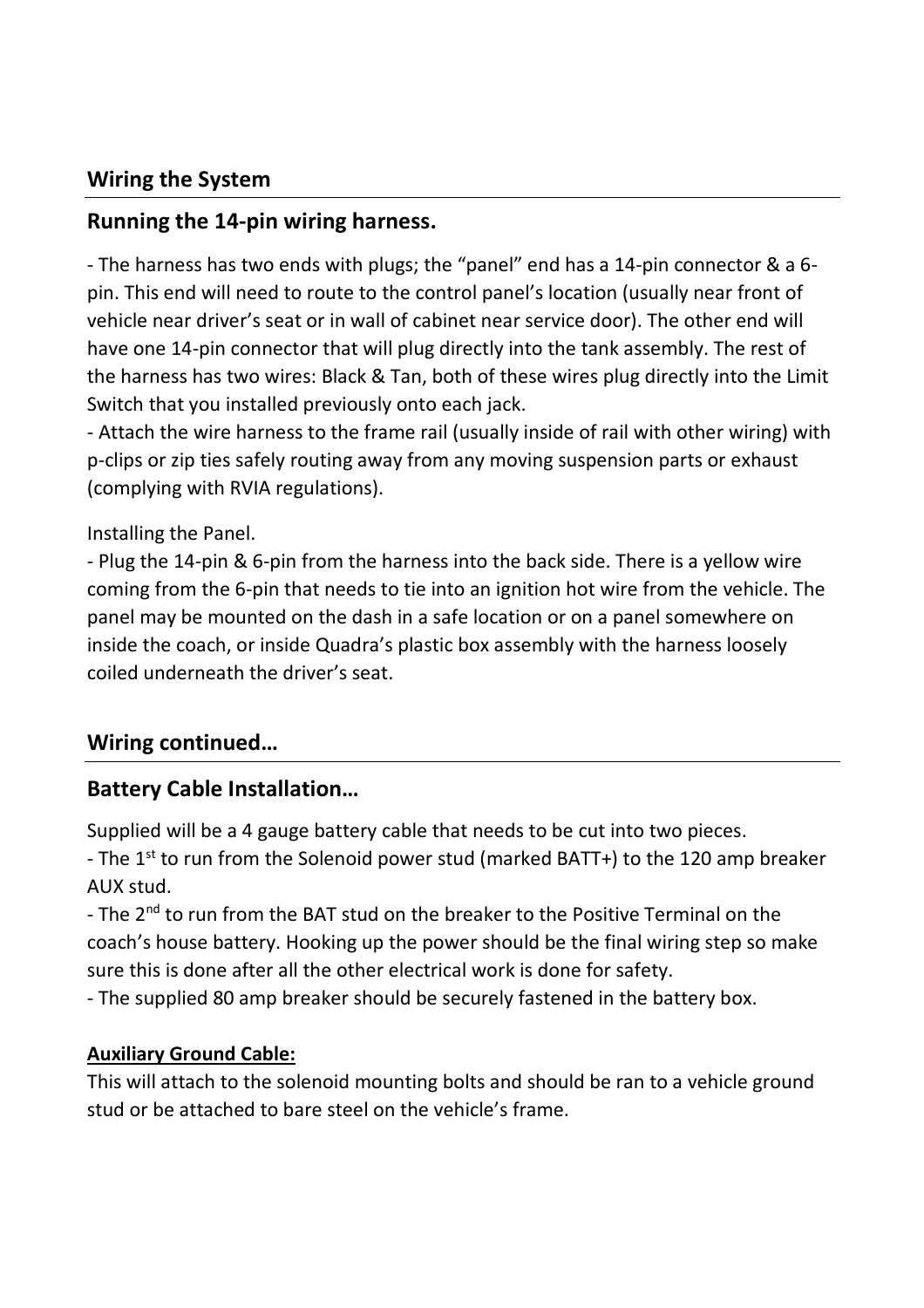#### **Final Extend Hose Installation & Bleeding the System**

 During installation of the hydraulic lines, air is internally captured in the hose. Due to this, bleeding the air out of the system is necessary for the system to work properly.

 This process is done at the end of installation and requires two people and can be messy, so as a warning make sure you are wearing eye protection and have rags ready to use. Make sure all hose fittings are tight on the pump side and the retract side of the jacks. Extend hose fittings should still be un-installed.

- With person #1 running the panel, go into Manual Mode, all jacks should be fully retracted.

- Person #2 (armed with a 5/8" OR 9/16" wrench, safety glasses, rag and a one gallon container) needs to access the left rear jack and place the un-attached extend hose into the empty container.

- Now person #1 will extend that left rear jack from the panel (press & hold button).

- Fluid & air will be spilling out of the port, once a solid stream of fluid occurs, person #1 will release the button on the panel, after fluid stops flowing person #2 should install the hose fitting to the jack.

- Repeat these steps with the rest of the jacks.

- After doing so, extend all jacks fully and let stand for 15 minutes.

- Then retract all the jacks and remove the tank cover and check your fluid level to verify the fluid in the reservoir is around 1 ¾" below the top (ATF Dexron III) do not fill to the top!

 Finally install the tank cover, check that all hardware is tight, the sensor is facing the correct way and is mounted level and the house battery is fully charged.

> *In some instances, the front jacks may need to be dis-mounted from underneath the cab to access the top extend ports during the bleeding procedure.*